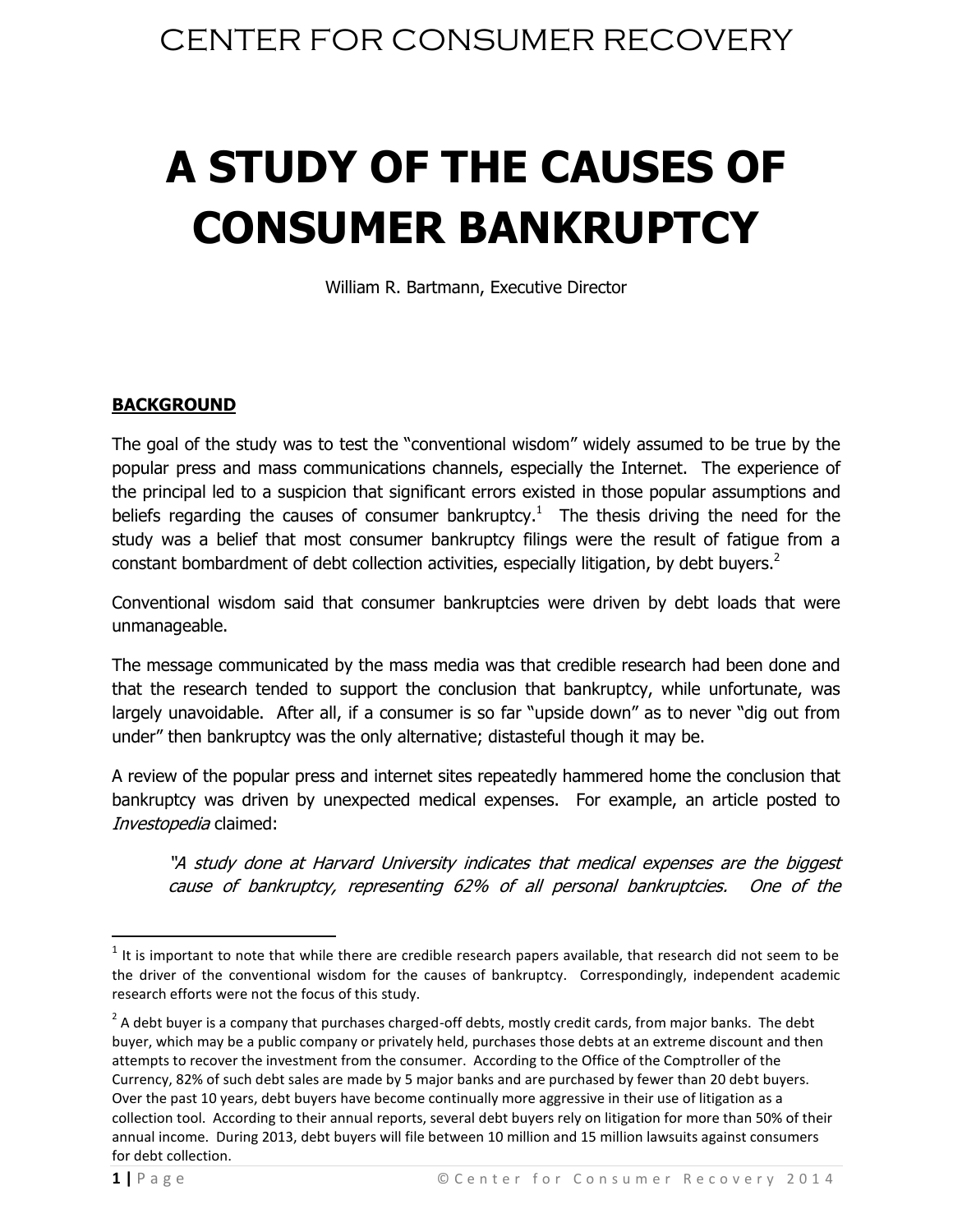interesting caveats of this study shows that 78% of filers had some form of health insurance, thus bucking the myth that medical bills affect only the uninsured."

Many similar websites hosted by other mass media outlets<sup>3</sup> tended to arrive at similar conclusions. Interestingly, websites hosted by bankruptcy attorneys also hammered home this same theme. While such websites are clearly soliciting business, the fact remains that the average consumer cannot really discriminate fact from fiction, especially when exposed to a given version of the truth repetitively.

Correspondingly, it is easy to understand why consumers would adopt such a scenario and point of view. After all, if a consumer is so far "upside down" as to never "dig out from under" then bankruptcy is the logical course of action for a consumer.

### **THE CENTER FOR CONSUMER RECOVERY STUDY**

In 2013, the Center for Consumer Recovery, a 501(c)3 corporation, undertook a study of the causes of consumer bankruptcy. Participants in the survey were drawn from a nationally representative sample of 3,082 bankruptcy petitioners who had filed bankruptcy in 2013. The methodology used to conduct the survey were a personal interview with the consumer, a review of the consumer's credit report, and, where available, a review of the consumer's bankruptcy petition.

Once collected, the data from the individual participants was analyzed to determine, where possible, causes and effects.

### **FINDINGS AND CONCLUSIONS**

1. Litigation increases the incidence of bankruptcy filings.

An overwhelming majority of individuals who filed for bankruptcy said the number one reason for filing bankruptcy was not the amount of debt, nor the volume of collection calls. Instead, the vast majority (78%) cited the commencement of debt collection litigation as the number one reason they filed bankruptcy.

Respondents remarked that once they were sued they felt helpless and hopeless and at the mercy of an unforgiving court system where the odds were stacked against them.

This data conclusively demonstrates that debt collection litigation being filed is the number one factor given as the primary reason for the decision to file bankruptcy.

 78% of consumers reported debt collection litigation as the primary reason for filing bankruptcy.

 $\overline{\phantom{a}}$ 

<sup>3</sup> Some examples are *CNN. USAToday, Yahoo Finance, Business Week* and the *New York Times*.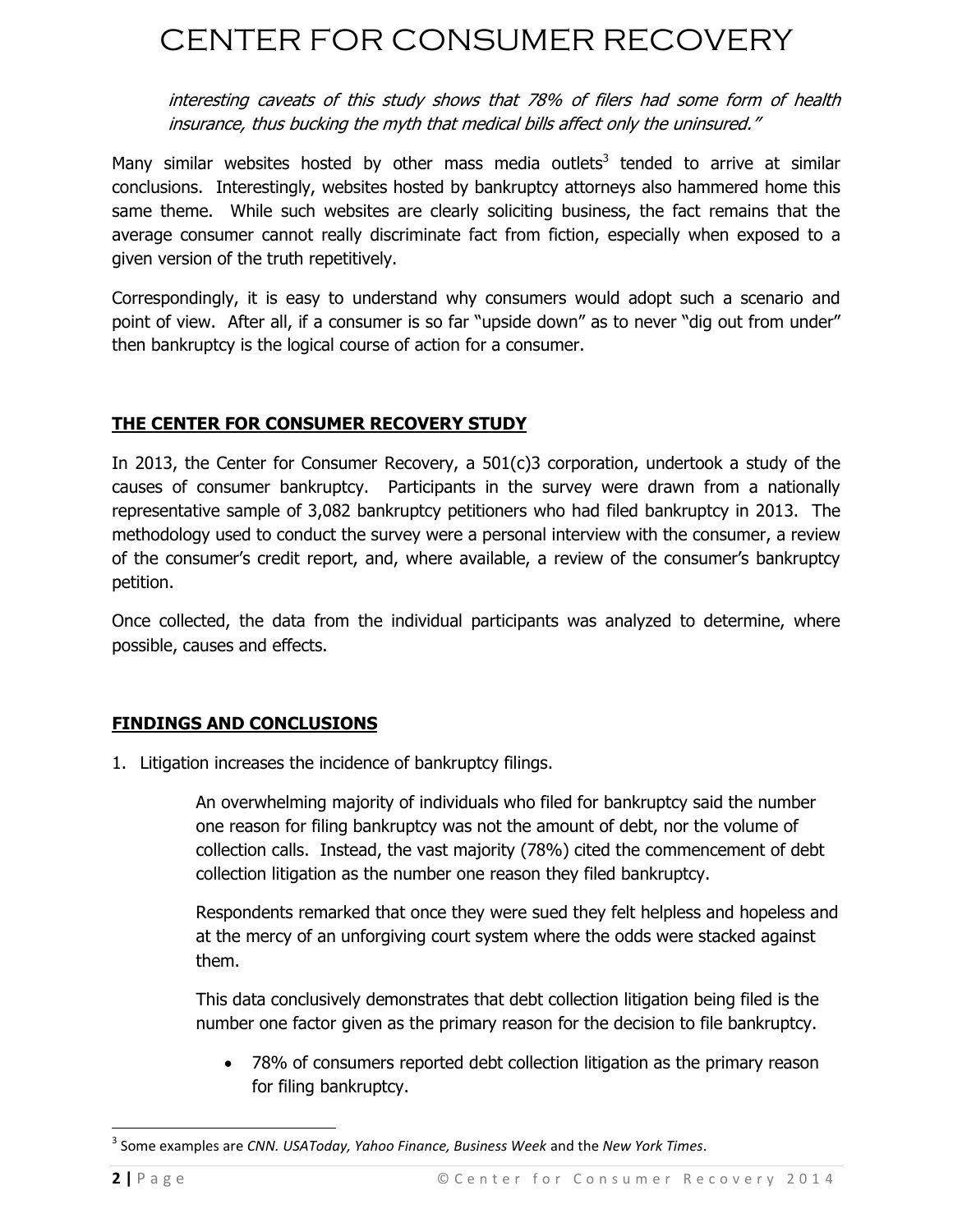- 74% of consumers reported that they were pursued by a debt buyer.
- 72% of consumers listed credit card debt as their primary unsecured indebtedness.
- 57% of consumers reported all three conditions:
	- o Largest indebtedness was credit card
	- o Pursued by debt buyer
	- o Debt collection litigation had been filed.

This data is supported by research at the Texas A&M University's Private Enterprise Research Center that stated, "…most bankruptcies (84%) are caused by adverse events instead of strategic timing."<sup>4</sup>

**Conclusion**: In 2012 there were 1.4 million bankruptcy filings. If 57% of the 1.4 million who filed bankruptcy last year were caused by the filing of litigation by debt buyers, the abatement of all debt buyer suits would potentially reduce this number by 800,000.

Additionally, Senator Elizabeth Warren and John Silvia, Chief Economist of Wells Fargo both have opined that a ban on debt buyer collection litigation would result in a reduction in the bankruptcy rate by 50%.

2. The abatement of debt buyer litigation would likely reduce the national unemployment rate by about one full point.

> Litigation impedes hiring. Otherwise qualified candidates are denied employment based on litigation/judgments on their credit report.

> The Bureau of Labor Statistics reports that the number of unemployed persons is currently 11.5 million (7.4%).

In 2010, 13.1 million civil actions were filed in state courts for the collection of debt.<sup>5</sup> Of that total, upwards of 10.7 million are filed by debt buyers. $6$ 

 4 *Personal Bankruptcy: Why Do People File?,* PERCspectives on Research, Private Enterprise Research Center, Li Gan, Tarun Sabarwal and Shuoxumn Zhang, Texas A&M University, February 2012.

<sup>&</sup>lt;sup>5</sup> Examining the Work of State Courts: An Analysis of 2010 State Court Caseloads, <u>Court Statistics Project</u>, December 2012.

 $^6$  The number of suits filed by debt buyers is based upon percentages of debt buyer litigation reported in two studies: *Debt Weight: The Consumer Credit Crisis in New York City and Its Impact on the Working Poor, The Urban* Justice Center**,** October 2007, reports that 89.3% of the debt collection cases were initiated by debt buyers. *Justice Disserved: A Preliminary Analysis of the Exceptionally Low Appearance rate by Defendants in Lawsuits Filed in the Civil Court of the City of New York*, MFY Legal Services Consumer Rights Project, June 2008, publishes results that, when analyzed, report 73.7% of debt collection cases are initiated by debt buyers. Taking the average of these two studies, one can predict that 81.5% of all debt collection litigation is initiated by debt buyers or the law firms that represent them.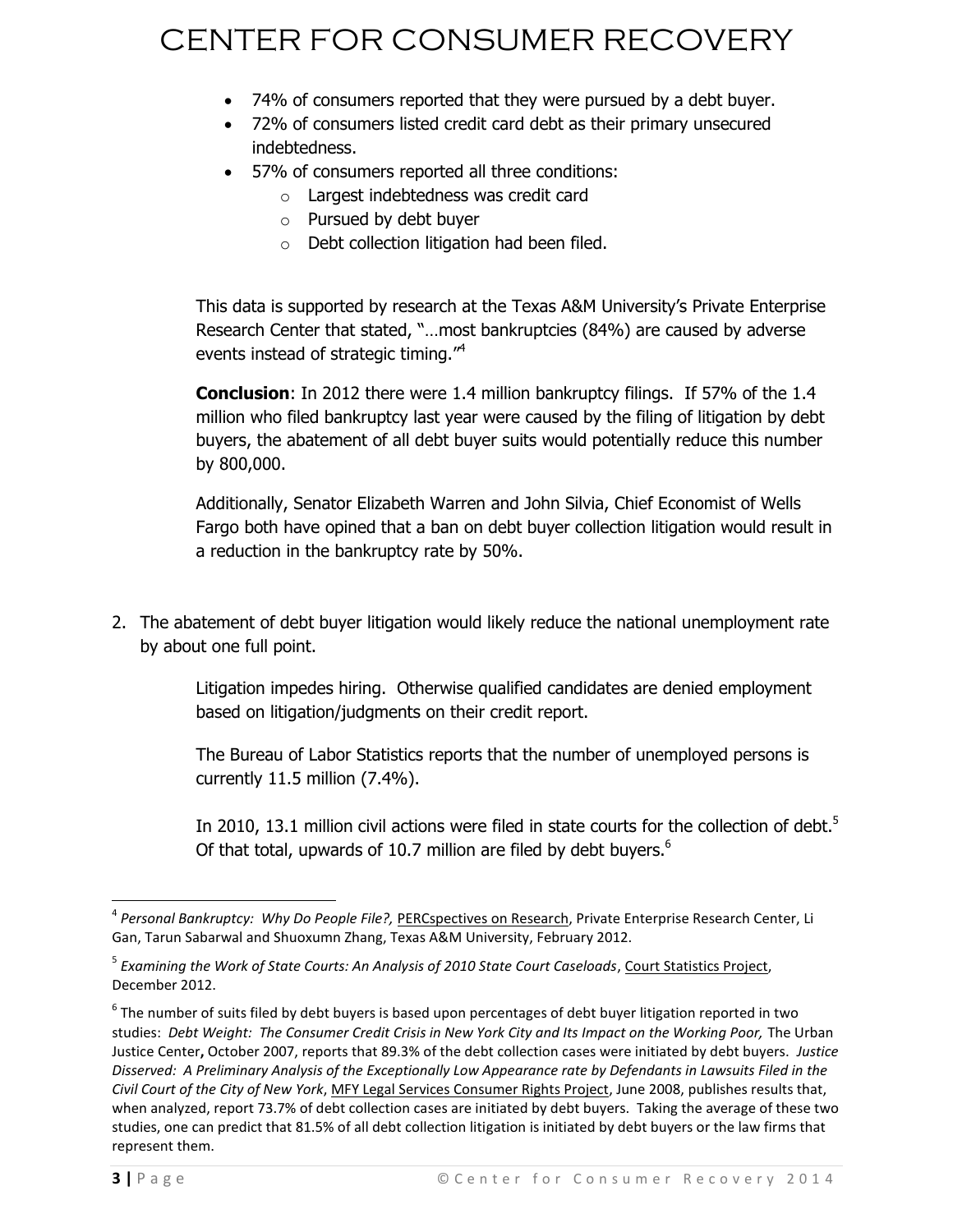The Society of Human Resources Managers survey reported 64% of hiring managers would not hire an otherwise qualified candidate if he/she had a lawsuit/judgment on their credit report.<sup>7</sup>

If only 25% of the 10.7 million individuals sued by debt buyers were deemed to be "otherwise qualified" (2.67 million) and 64% of them were not discriminated against, a total of 1.7 million would be offered jobs. To reduce the unemployment rate by 1 full point only requires the employment of 1.5 million individuals.

**Conclusion**: If there is an abatement of debt buyer lawsuits, millions of Americans will not be discriminated against in the job market and otherwise qualified candidates will gain employment for which they are currently being denied.

3. The abatement of debt buyer litigation would create \$35 billion in principal reduction/debt forgiveness for millions of families.

> Non-litigation debt is settled at an average of 30 cents on the dollar, while litigated debt is settled in excess of 100 cents on the dollar (after interest, court costs and attorney fees).

> According to the Nilson Report, \$51 billion in charged-off credit card debt was sold by major US banks to debt buyers last year.

This debt was purchased at an average of 10 cents on the dollar or \$5 billion.

The zero-litigation debt collection model is premised on a recovery rate of 3X the price paid for inventory. If \$5 billion was paid to purchase the debt, expected collections would equal \$15 billion, creating a \$36 billion principal reduction/ debt forgiveness for the consumer.

The litigation model is premised on a 100% return of amount owed (\$51 billion) plus interest, plus court cost, plus attorney fees. Each judgment entered against the consumer is at the full inflated amount and stays on the consumer's credit report until satisfied.

**Conclusion**: If all \$51 billion of charged-off credit card debt was collected by a nonlitigation methodology it would produce a principal reduction/debt forgiveness of \$36 billion annually.

 $\overline{a}$ 

<sup>7</sup> *Background Checking: The Implications of Credit Background Checks on Hiring Decisions*, Society of Human Resource Managers, August 24, 2010.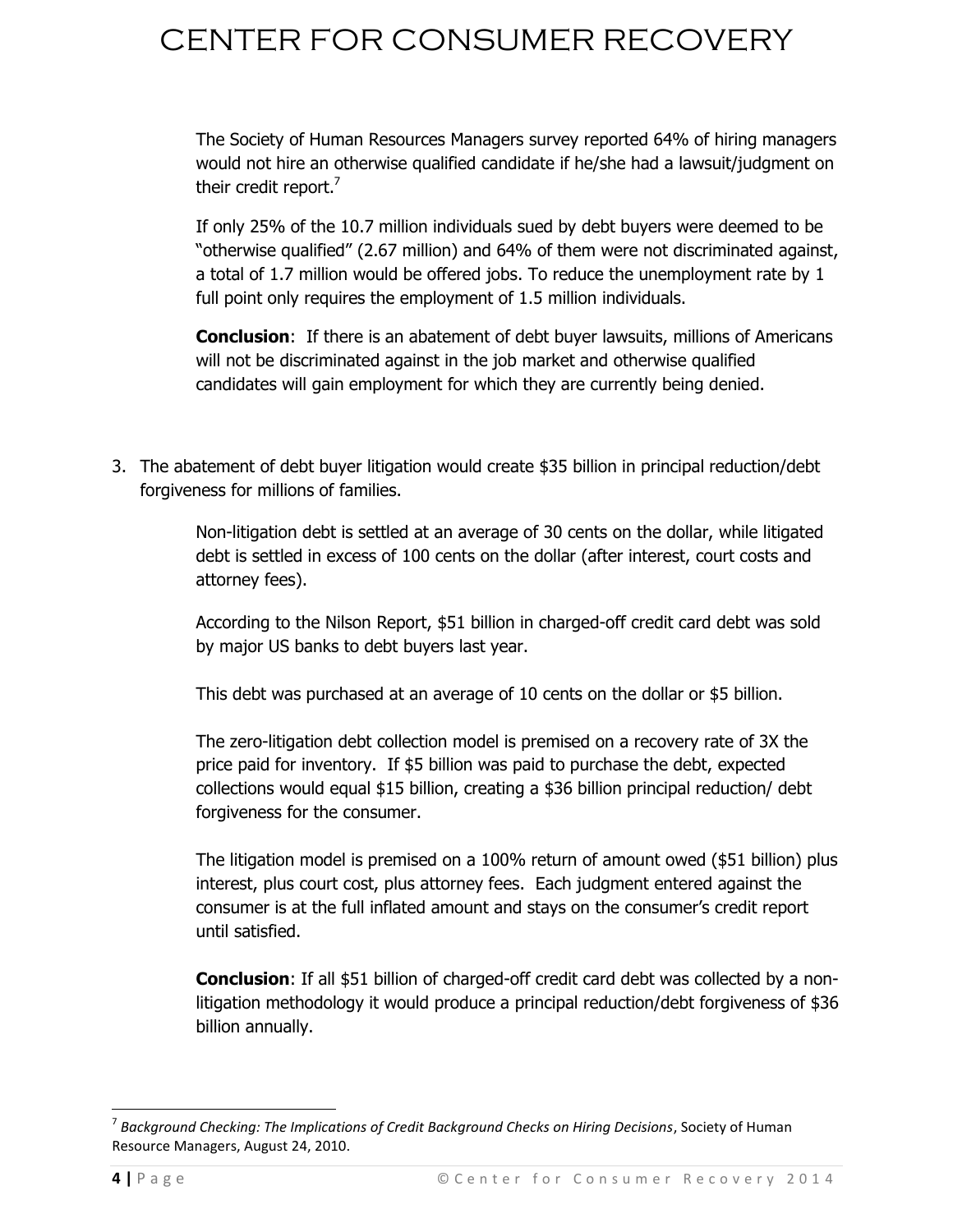4. An abatement of debt buyer litigation would reduce the backlog in the American court system.

> Millions of defective law suits are filed each year that unnecessarily clog up the court system. As a result, justice is denied to worthy disputes.

In 2010, the most recent year for which data is available, 18.2 million civil actions were filed in state courts.<sup>8</sup> Recent testimony before the House Judiciary Subcommittee on Constitution and Civil Justice estimates that 72% of all civil cases on state and local court dockets are debt collection cases.<sup>9</sup> Studies in Virginia have indicated that 70% to 80% of all filings are debt collection cases.<sup>10</sup> Studies in Dallas County, Texas, reported that 75.3% of civil actions related to debt collection.<sup>11</sup>

The conclusion is that in 2010, about 13.1 million civil actions were filed in state courts for the collection of debt. Of that total, upwards of 10.7 million are filed by debt buvers.<sup>12</sup> This estimate correlates well to the private estimate of industry experts.<sup>13</sup>

In 2013, at least 10 million lawsuits will be filed by debt buyers to collect credit card debt – some think that the number of lawsuits will be closer to 20 million.<sup>14</sup>

**Conclusion**: Abatement of robo-signed debt collection litigation would remove millions of defective cases from an otherwise already clogged court system.

5. An abatement of debt buyer litigation would protect 30 million American families.

Robo-signed debt collection litigation destroys the financial condition of millions of American families. The damage can last as long as 10 years and change the entire economic dynamic of affected families for generations.

 $12$  Ibid. 6

 $\overline{\phantom{a}}$  $^8$  Ibid. 5

<sup>&</sup>lt;sup>9</sup> Testimony before the House Judiciary Subcommittee on the Constitution and Civil Justice, Joanne Doroshow, Executive Director, Center for Justice & Democracy, New York Law School, March 12, 2013.

*<sup>10</sup> Debts, Defaults and Details: Exploring the Impact of Debt Collection Litigation on Consumers and Courts*, Virginia Law & Business Review, Mary Spector, Associate Professor of Law and Co-Director SMU Civil Clinic, Southern Methodist University Dedman School of Law, Fall 2011, "Furthermore, 97.22% of the cases where an affidavit was filed, the affidavit constituted the only evidence of the validity of the account. Only 14 (2.8%) files contained affidavits made by an agent or employee of the original creditor."

<sup>&</sup>lt;sup>11</sup> Debts, Defaults and Details: Exploring the Impact of Debt Collection Litigation on Consumers and Courts, Virginia Law & Business Review, Mary Spector, Associate Professor of Law and Co-Director SMU Civil Clinic, Southern Methodist University Dedman School of Law, Fall 2011

<sup>&</sup>lt;sup>13</sup> According to Peter Holland: "This is a \$100 billion-a-year industry. It's created a crisis in our small-claims courts. There's tens of thousands of cases filed without proof just in Maryland. Nationwide, it's in the tens of millions." *A Push for More Proof in Debt-Collection Lawsuits*, The Baltimore Sun, Jamie Smith Hopkins, July 24, 2011.

<sup>&</sup>lt;sup>14</sup> Internal estimate based on reported volumes of lawsuits filed by publically held debt buyers; and consistent with the estimates by Peter Holland, who runs a University of Maryland law school clinic. Ibid. 10.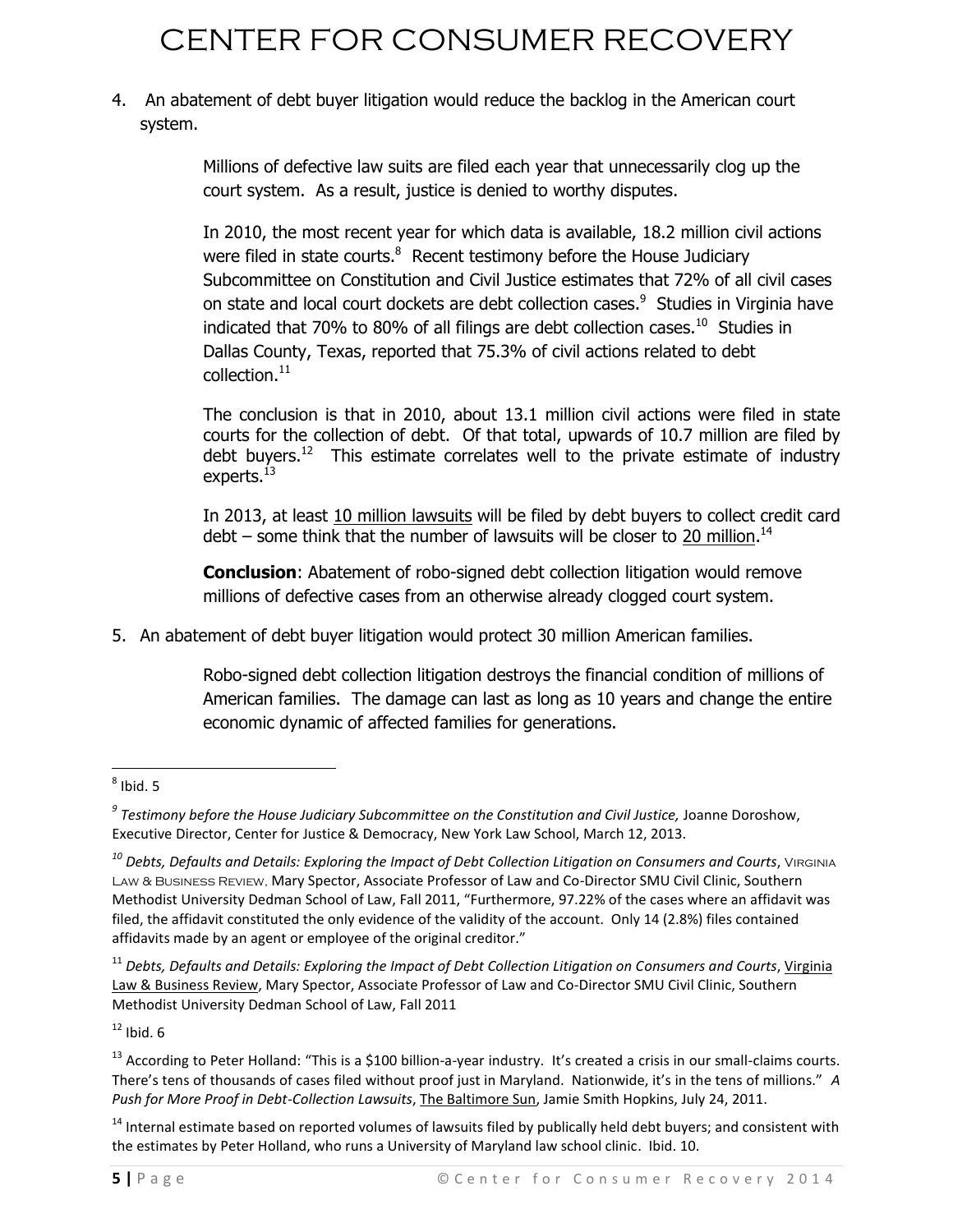The 26 largest debt buyers currently hold in their portfolios an estimated 104 million consumer accounts<sup>15</sup>. The Federal Reserve Bank estimates that about 35 million Americans are being pursued by a debt collection agency.<sup>16</sup> Since most consumers have multiple accounts in default at the same time, these numbers correlate well and represent an average of 3 accounts per consumer in default.

Correspondingly, the potential for litigation for any one consumer at a given time exceeds 100%. The number of accounts the consumer has in default when spread across multiple debt buyers who are litigation oriented can easily result in multiple lawsuits simultaneously.

90% are not supported by documentation.<sup>17</sup> The mere filing of a petition by a debt buyer requires the consumer to expend money to defend as well as take time from work for which most are uncompensated.

### COST OF CREDIT

160 points off of FICO score Judgments stay on record for 10 years or longer

| \$30,000 automobile | Additional \$5,400 over 48 months                                                                 |
|---------------------|---------------------------------------------------------------------------------------------------|
| \$200,000 home      | Additional \$50,000 over 30 years                                                                 |
| Insurance           | Higher premiums or denial of coverage                                                             |
| Employment          | Increased likelihood (64%) of not getting a job for<br>which the applicant is otherwise qualified |
| Rental              | Denial of opportunity or increased deposit                                                        |

 $\overline{\phantom{a}}$ <sup>15</sup> The estimate is derived from sales volumes reported by The Nilson Report, 2002 to 2012 and the 2011 Annual Reports of Encore Capital Group, Portfolio Recovery Associates, and Asset Acceptance Capital Corp. and assuming the balance of the debt buying industry generally reflects the major players.

<sup>16</sup> *Household Debt and Credit Report, Fourth Quarter 2012*, Federal Reserve Bank of New York, February 2013

 $17$  Judge Noach Dear, a civil court judge in Brooklyn, who said he presides over as many as 100 debt collection cases a day said, "I would say that roughly 90% of the credit card lawsuits are flawed and can't prove the person owes the debt." *Problems Riddle Moves to Collect Credit Card Debt*, Jessica Silver-Greenberg, The New York Times, August 12, 2012. An extremely high percentage of lawsuits filed by debt buyers provide no proof other than an affidavit signed by an employee of the debt buyer. Three different studies of debt buyer litigation report rates of 99.0% (*Debt Weight: The Consumer Credit Crisis in New York City and Its Impact on the Working Poor*, The Urban Justice Center**,** October 2007, "Our study reveals that in 99.0% of applicable cases reviewed, debt buyers submitted facially invalid evidence in support of applications for default judgments") , 94.5% (*Where's The Proof? When Debt Buyers are Asked to Substantiate Their Claims in Collection Lawsuits Again NYC Employees and Retirees, The Don't,* District Council 37 Municipal Employees Legal Services, December 2009, "Debt buyers were unable to substantiate their claims in 94.5% of cases reviewed") and 97.22% (*Debts, Defaults and Details: Exploring the Impact of Debt Collection Litigation on Consumers and Courts*, Virginia Law & Business Review, Mary Spector, Associate Professor of Law and Co-Director SMU Civil Clinic, Southern Methodist University Dedman School of Law, Fall 2011, "Furthermore, 97.22% of the cases where an affidavit was filed, the affidavit constituted the only evidence of the validity of the account. Only 14 (2.8%) files contained affidavits made by an agent or employee of the original creditor.) of cases where debt buyers were unable to substantiate their claim.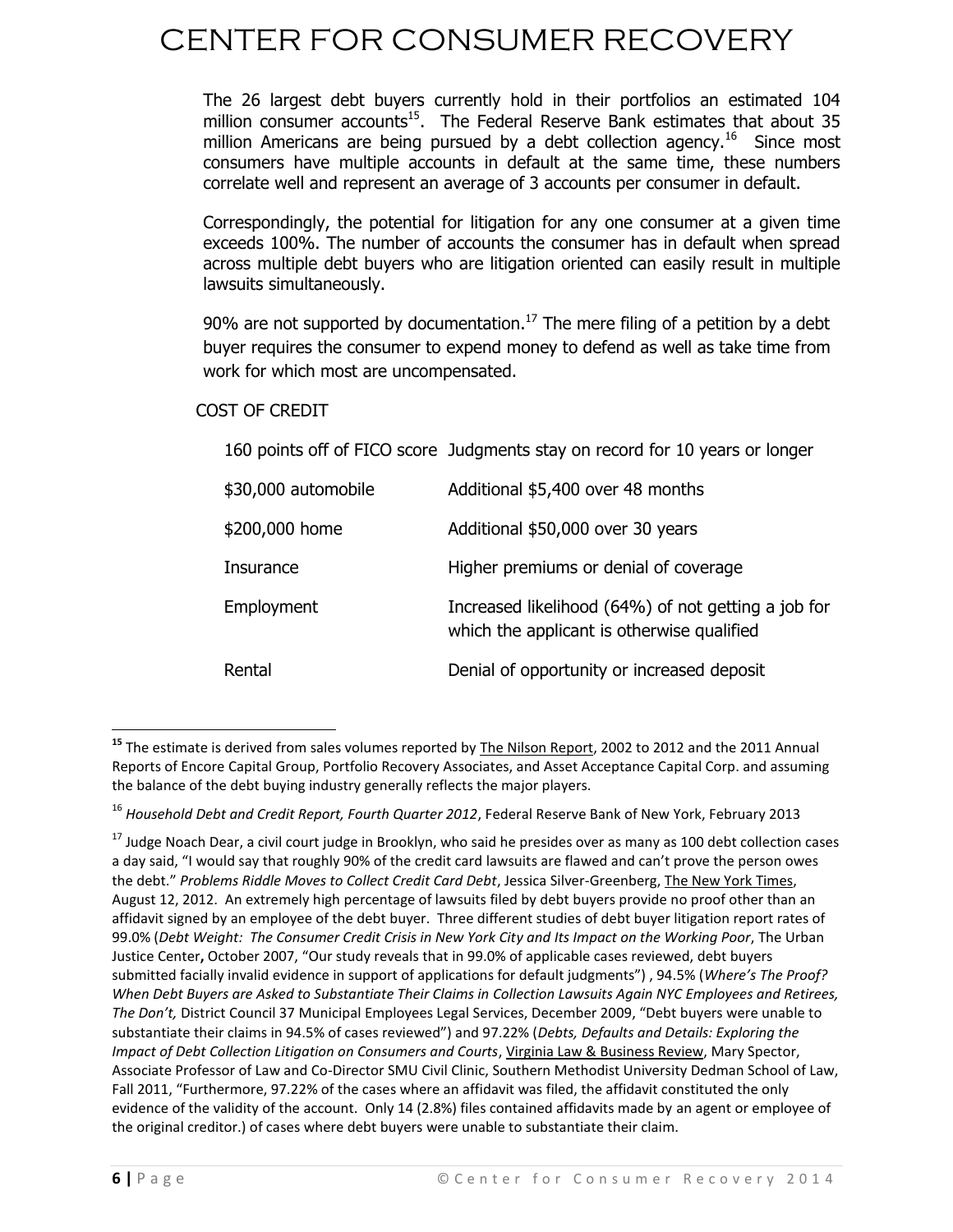| Credit card | Only eligible for higher interest rate card        |
|-------------|----------------------------------------------------|
| Banking     | May become ineligible for conventional banking and |

**Conclusion:** An abatement of debt collection litigation would prevent 30 million American families from being sued with defective petitions. It would also spare them from disproportionate punishment that creates an unnecessary hardship on the family for year and years.

be forced to use shadow banking.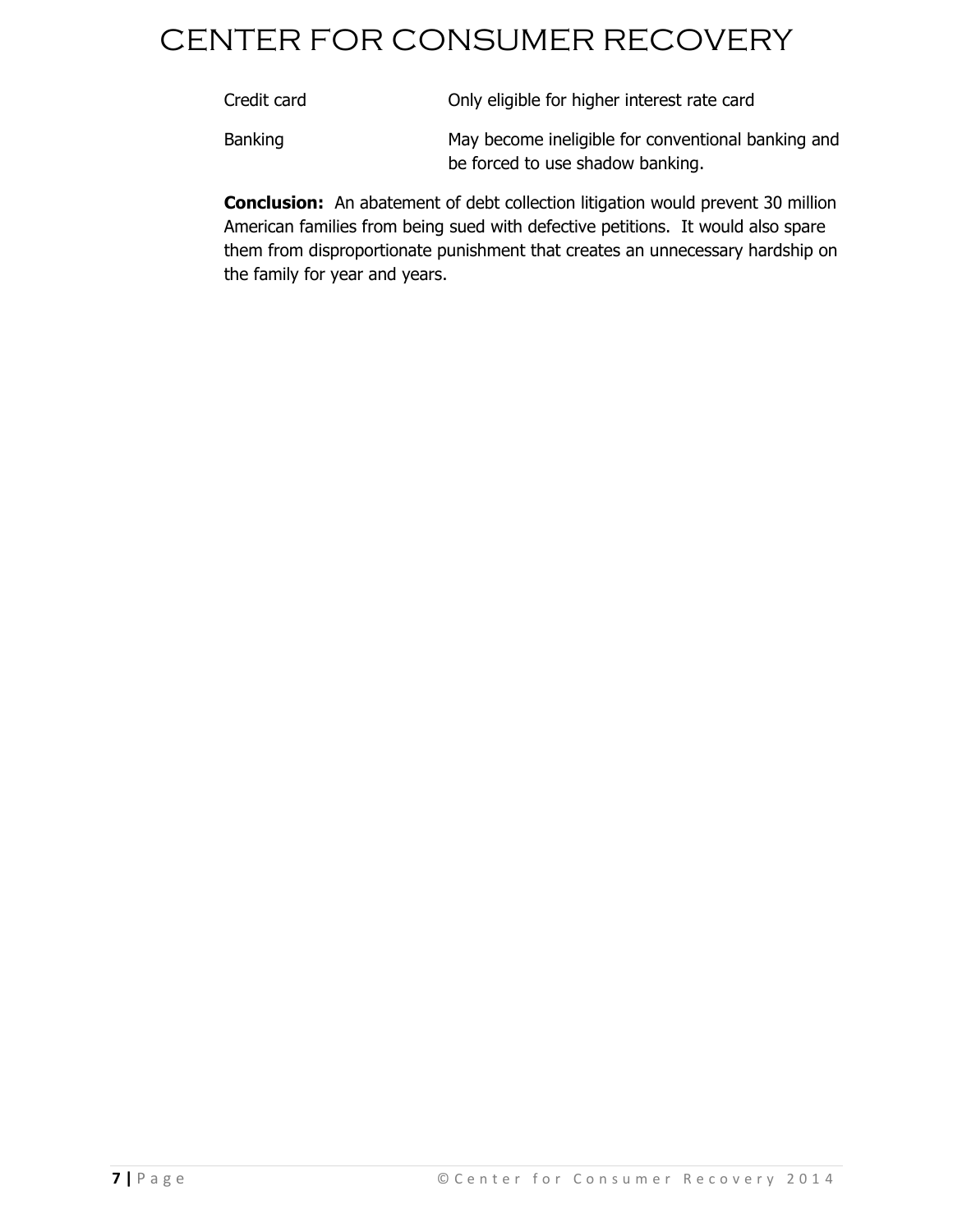APPENDIX 1 – Reasons Stated for Filing Bankruptcy



Survey based on interviews with petitioners, review of credit bureau reports and bankruptcy documents for 3,082 bankruptcy filings in 2012.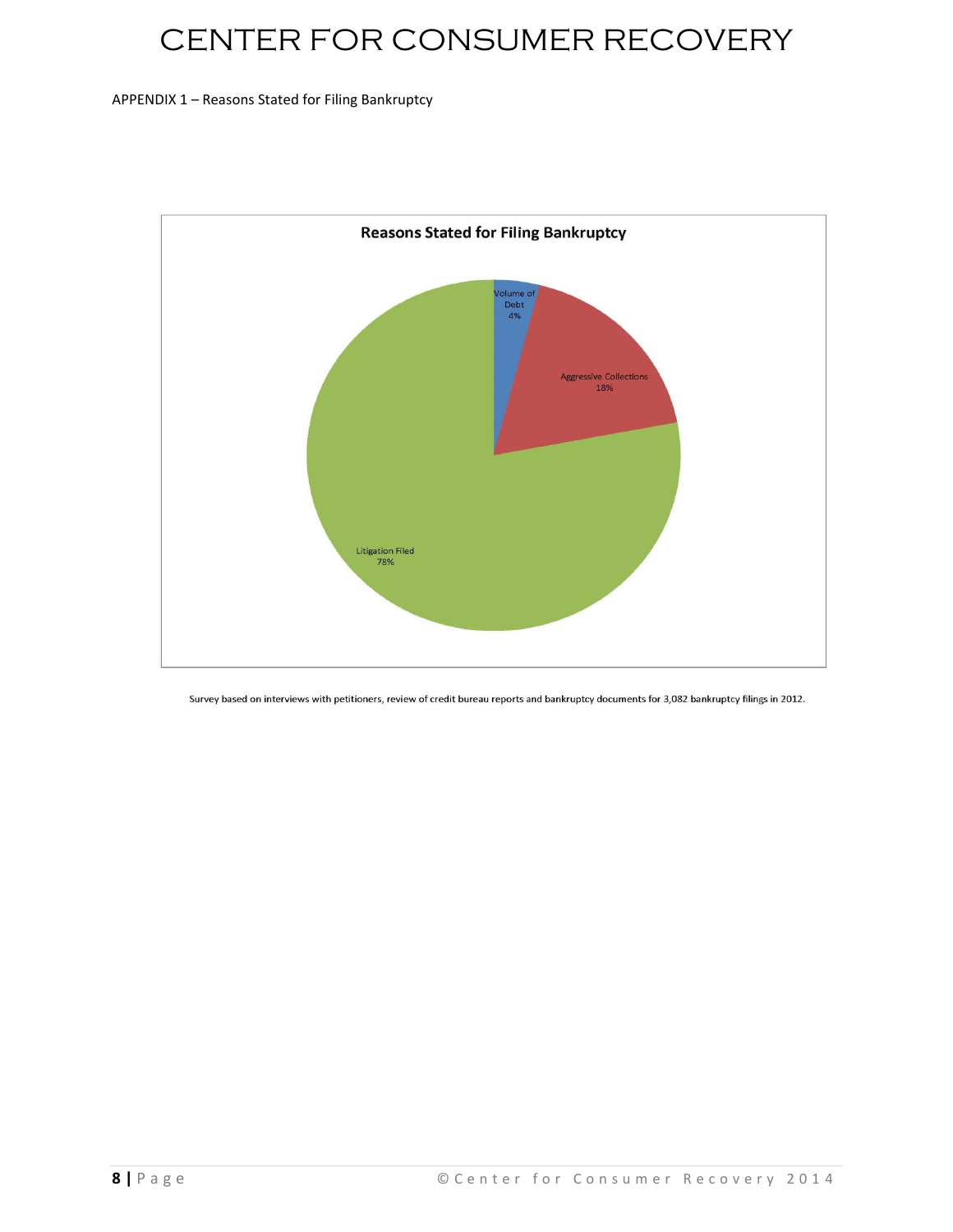#### APPENDIX 2 – Number of Months Debt Delinquent Before Filing

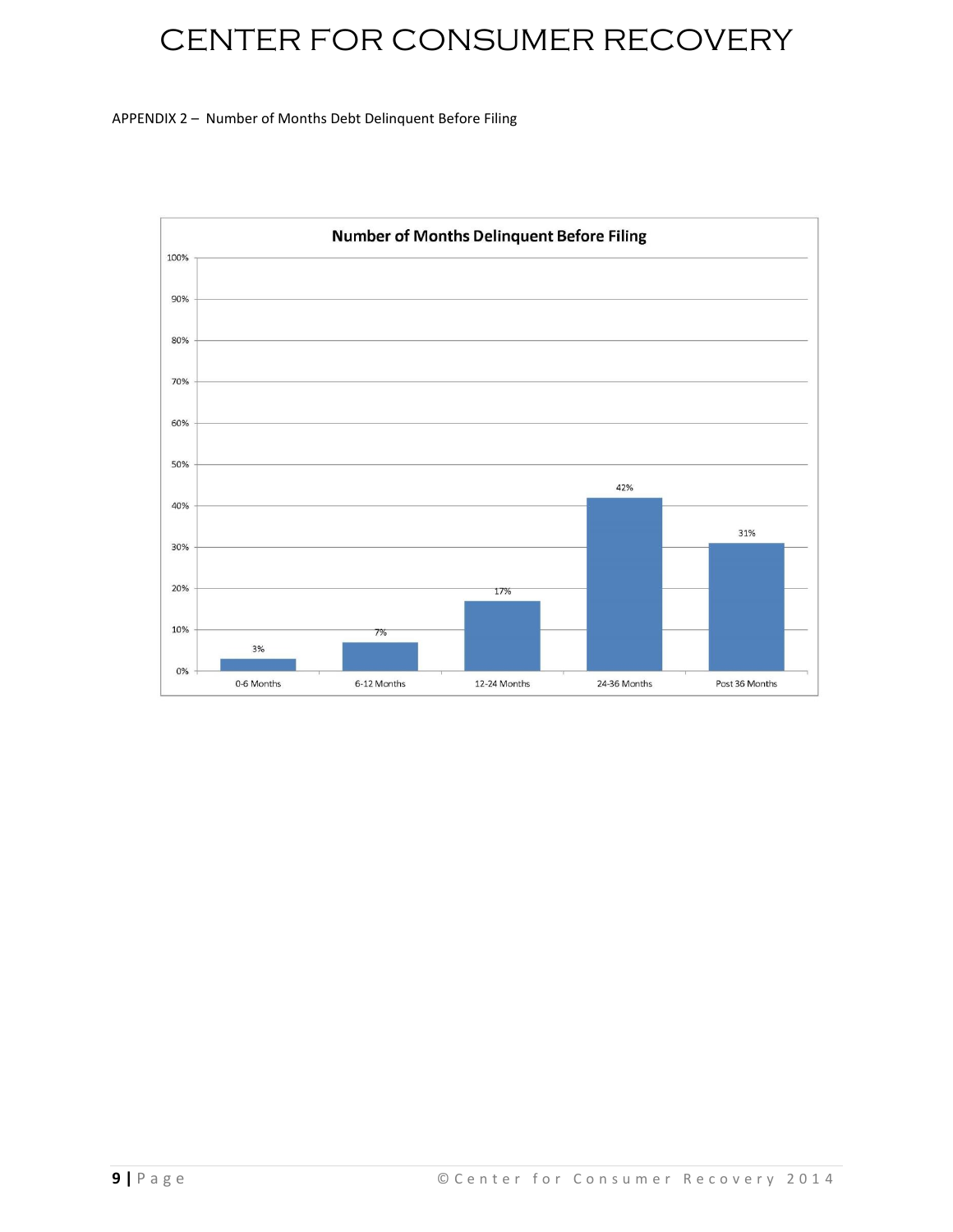APPENDIX 3 – Source of Litigation

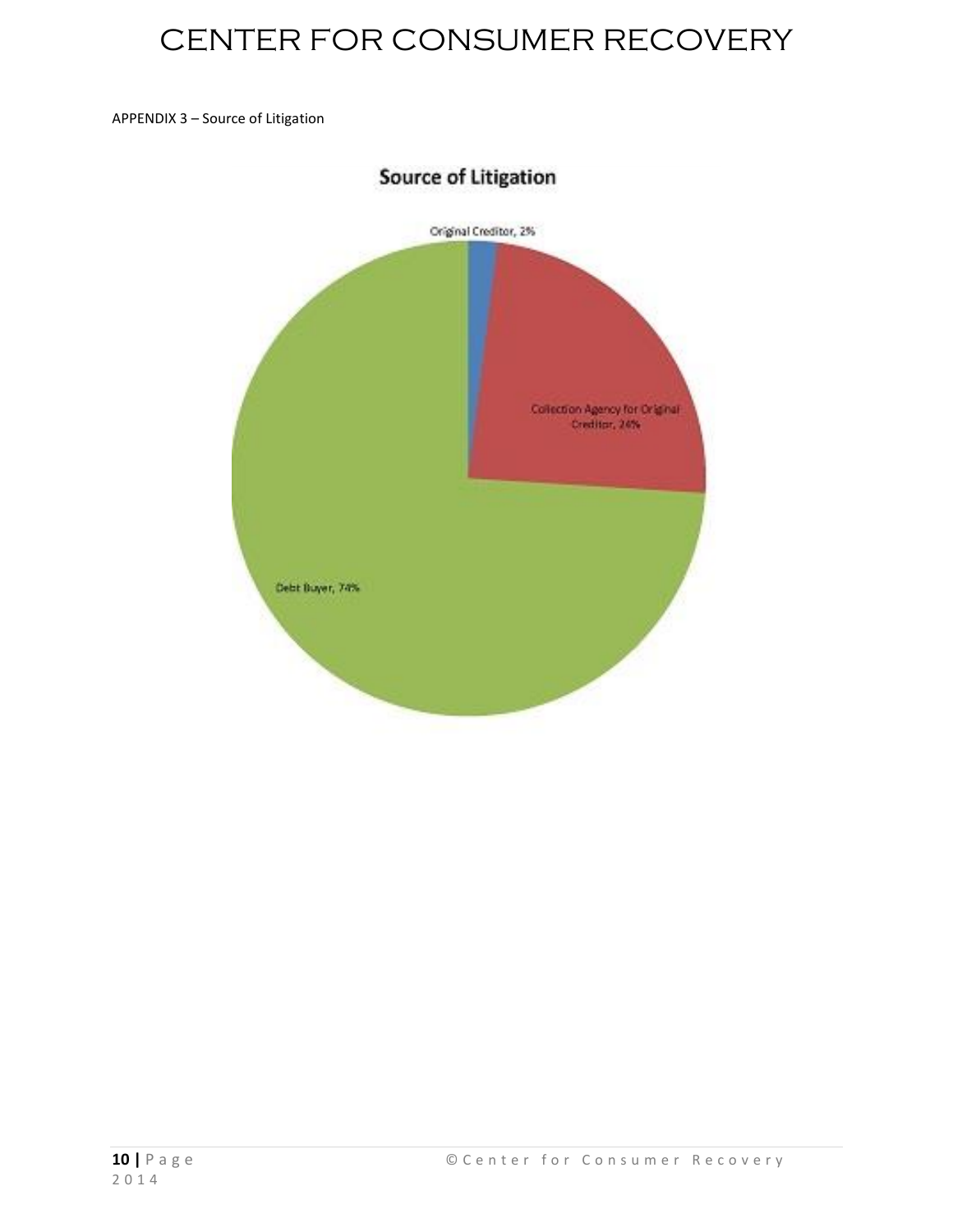#### APPENDIX 4 – Largest Category of Debt

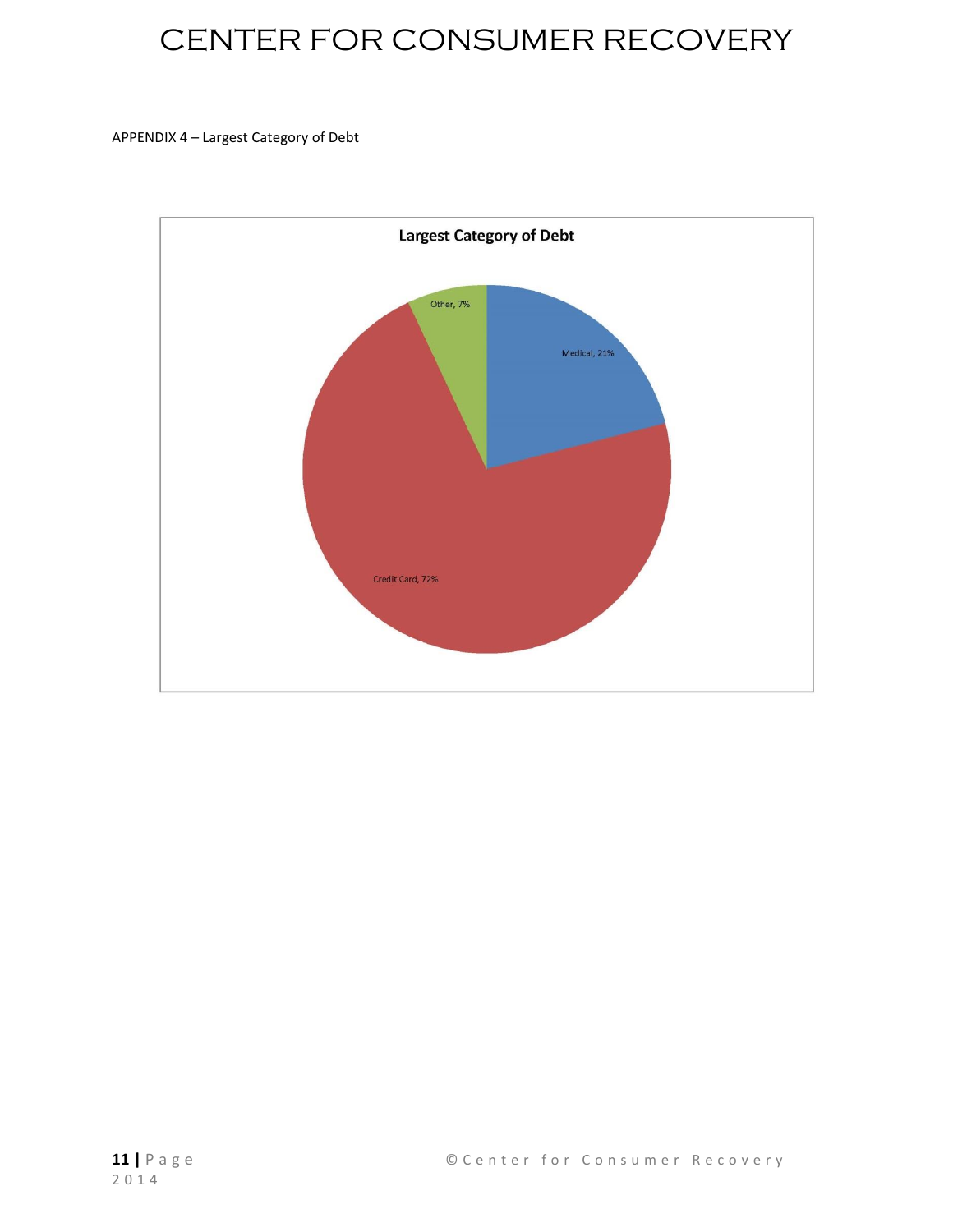#### APPENDIX 5 – Characteristics of Credit Card Debt in Bankruptcy Filings

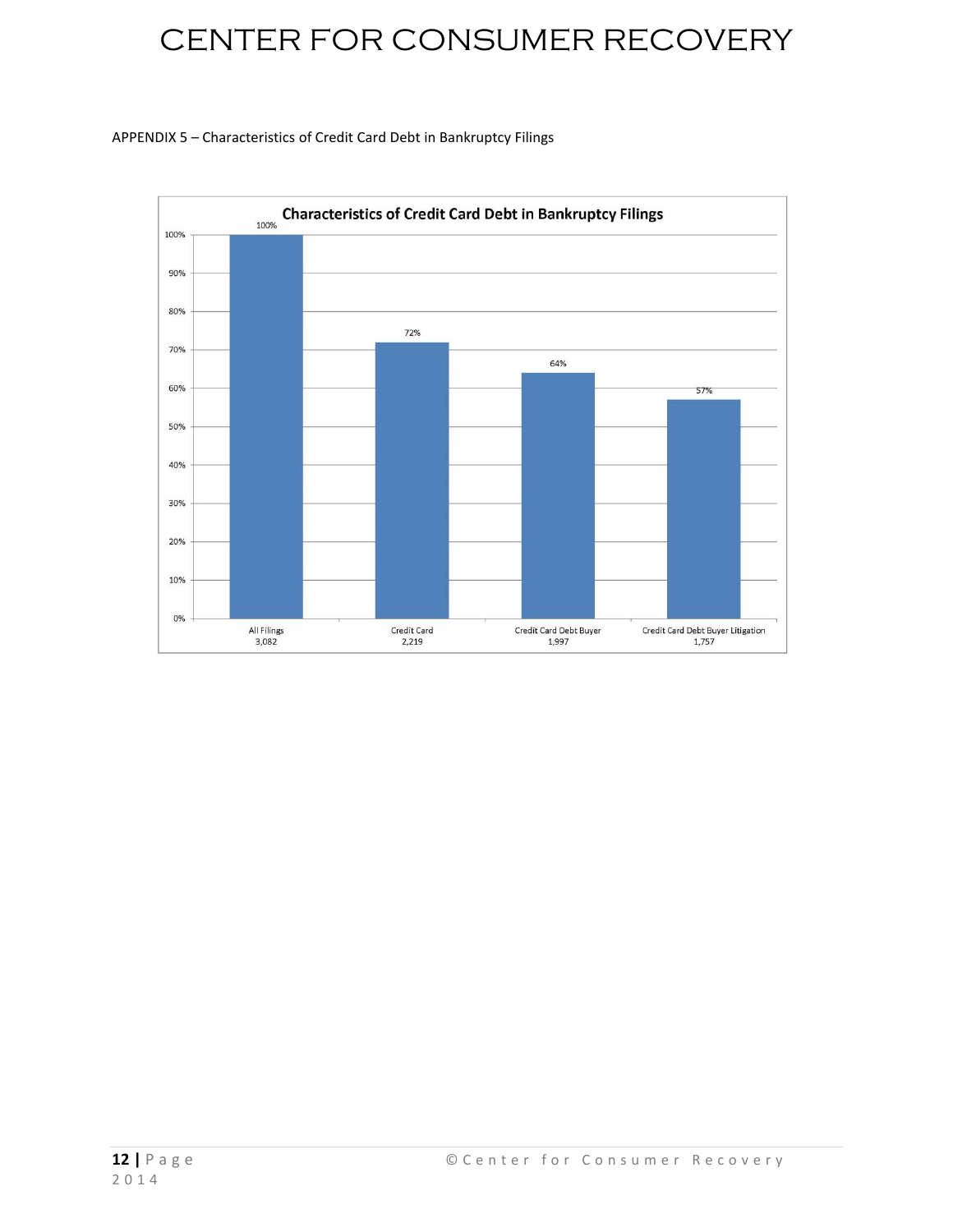#### APPENDIX 6 – Number of Months Post Judgment to Filing